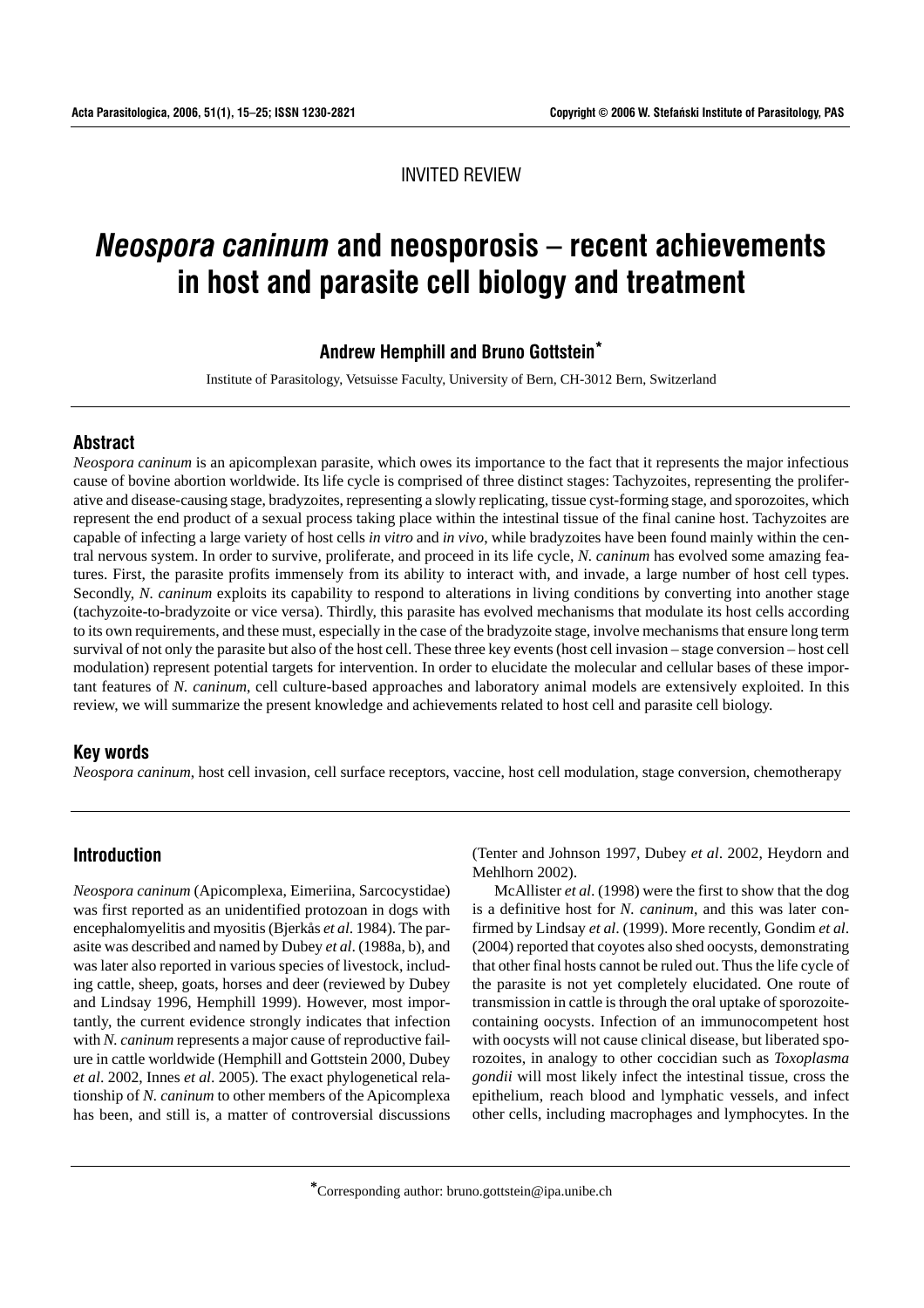initial phases of the infection, parasites will disseminate throughout the body, and in analogy to *T. gondii*, transform to the rapidly proliferating tachyzoite stage. Subsequently, the host immune response will hit the intruder, and it is believed that this is one of the factors which trigger stage conversion to the slowly proliferating *N. caninum* bradyzoites (reviewed by Buxton *et al*. 2002). Bradyzoites represent a quiescent stage of the parasite, which forms intracellular tissue cysts surrounded by a PAS-positive cyst wall. This cyst wall protects the parasite from immunological and physiological reactions on part of the host. *N. caninum* tissue cysts have been identified almost exclusively within the central nervous system, with few exceptions (Peters *et al*. 2001). Bradyzoites can survive within a latently infected, but immunocompetent, animal for many years without causing any clinical signs.

However, in special situations, such as pregnancy, bradyzoites can get reactivated, and the partial immunoincompetence of a pregnant dam, namely the decrease of an efficient Th-1 response and shift to Th-2, leads to limited suppression of the cell mediated immunity which normally keeps tachyzoite proliferation in check (reviewed by Innes *et al*. 2002, 2005; Quinn *et al*. 2002). This can contribute to the reactivation of bradyzoites and reconversion to tachyzoites, and can then lead to infection of the placenta and the foetus with *N. caninum* tachyzoites. Thus, *N. caninum* can recruit this transmission pathway by fine-tuning its differentiation state and exploiting this temporary break in host immunity to invade the foetus, usually without causing clinical disease in the dam. Transmission of *N. caninum* from mother to foetus *in utero* is highly efficient, and acute foetal neosporosis is a major cause for abortion, stillbirth, or at least clinical or subclinical disease in newborn calves (Williams *et al*. 2000, Trees *et al*. 2002). Vertical transmission can occur over successive pregnancies, and in cases where congenitally infected but clinically healthy heifers are used for breeding, parasite spreading within a herd can take place very efficiently (Björkman *et al*. 1996).

Diagnosis of *N. caninum* infection can be achieved by examination of aborted foetuses for histological lesions, and detection of parasite antigen and/or nucleotide sequences (reviewed in Hemphill 1999). Several techniques are in use for antibody detection (reviewed in Björkman and Uggla 1999). In the USA and the EU, neosporosis is reported as the leading cause of abortions in cattle (Hemphill and Gottstein 2000, Dubey *et al*. 2002). *N. caninum* infections in dairy cows may also be associated with premature culling and losses in milk production (Thurmond and Hietala 1997).

Since its discovery, the realization of the economical significance of this parasite has lead to increased efforts in elucidating how *N. caninum* interacts with its host. These interactions occur on two levels. On one hand, it is the complex relationship with the host immune system, which decides the fate of this parasite once it enters the host organism (Buxton *et al*. 2002; Innes *et al*. 2002, 2005; Quinn *et al*. 2002). On the other hand, *N. caninum* can only survive, proliferate and proceed during most stages of its life cycle as an intracellular parasite, thus the processes which lead to host cell invasion and intracellular development are of crucial importance (Hemphill 1999; Hemphill *et al*. 2004).

#### *Neospora caninum* **surface components implicated in adhesion and invasion of host cells**

*Neospora caninum*, similar to *Toxoplasma gondii*, is capable of actively invading a large variety of target cells. This process has been initially investigated *in vitro* using bovine aorta endothelial cell monolayers (Hemphill *et al*. 1996), and later for many other cell types (reviewed in Hemphill *et al*. 2004). As for *T. gondii*, the first step in the physical relationship between the parasite and the host cell is the establishment of a low-affinity contact between tachyzoite and host cell surface membrane, followed by the actual adhesion process, namely a more stable association between tachyzoites and the host cell surface (Fig. 1). Adhesion requires metabolic energy on part of the parasite, while the host cell is only passively involved (Hemphill *et al*. 1996). In order to invade their host cells, tachyzoites then reorientate themselves perpendicularly to the host cell surface membrane, and enter the host cell cytoplasm, by advancing anterior end first, until they are located in the cytoplasm, enclosed by a parasitophorous vacuole. Invasion is also an active process requiring metabolic energy solely on part of the parasite. This is highlighted by earlier findings that *N. caninum* can even infect formaldehyde-fixed host cells (Hemphill *et al*. 1996), which has also been described for *T. gondii* tachyzoites (Carruthers 2002). However, by far not all *N. caninum* tachyzoites adhering to the host cell surface will actually achieve host cell entry (Naguleswaran *et al*. 2003). Thus, specific signals and/or receptor-ligand interactions are required that enable tachyzoites to exploit their invasive capacity, and it will be a challenge in the future to elucidate those processes involved.

On the molecular level, the initial low affinity host-parasite contact is mediated, at least in part, through the two major surface antigens of *N. caninum* tachyzoites, NcSAG1 and NcSRS2 (Howe *et al*. 1998, Sonda *et al*. 1998). *In vitro* studies have shown that both polyclonal and monoclonal antibodies directed against these two surface antigens inhibit host cell adhesion and invasion (Hemphill 1996, Nishikawa *et al*. 2000). More recent studies also employing monoclonal antibodies indicate that an additional 73 kDa *Neospora* surface antigen is involved in host cell interaction (Uchida *et al*. 2004). Vaccination studies in mice showed that application of NcSRS2 and NcSAG1, either expressed in the vaccinia virus system (Nishikawa *et al*. 2001a, b) or applied as DNA vaccines (Cannas *et al*. 2003a), exhibit a protective effect against challenge infection with *N. caninum* tachyzoites. Immunisation of mice with native NcSRS2 did also protect mice from transplacental infection, as recently reported by Haldorson *et al*. (2005), confirming the potential role these surface molecules play also *in vivo*.

The surface of *N. caninum* tachyzoites exhibits considerable differences to *T. gondii* with regard to surface glycosyla-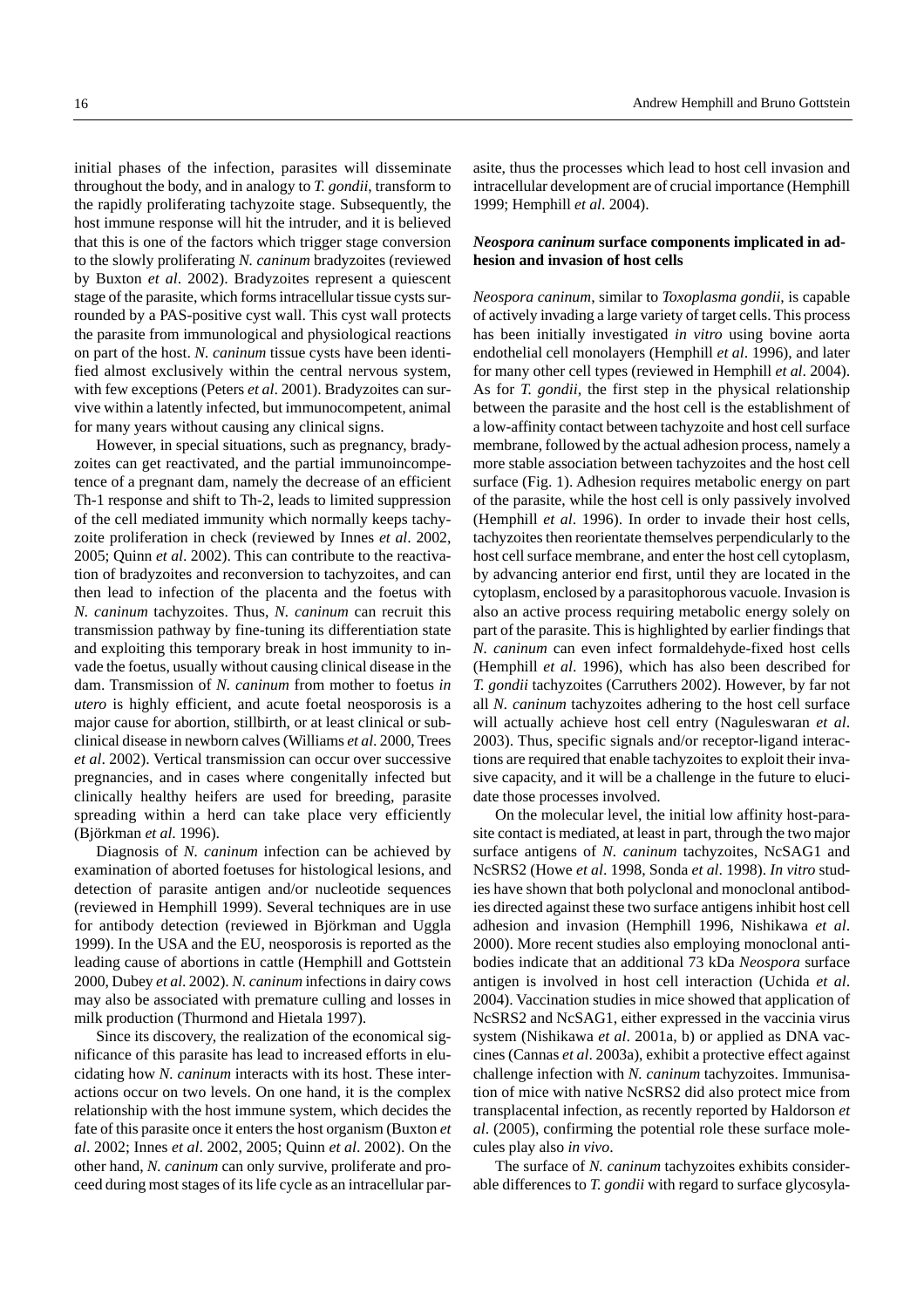

**Fig. 1.** Scanning (SEM) and transmission electron microscopy (TEM) of *Neospora caninum* tachyzoites invading and proliferating within mammalian cells. **A-C** show SEM micrographs: Tachyzoites first establish physical contact and then adhere to their host cells (**A**), and subsequently invade their host cells' apical end first (**B**). In **C**, tachyzoites are in the process of egress. Scale bars:  $A = 1.8 \mu m$ ,  $B = 2 \mu m$ ,  $C =$ 1.1 µm. **D-G** show TEM micrographs of freshly invaded parasites located within a parasitophorous vacuole surrounded by a parasitophorous vacuole membrane (**D** and **E**), larger parasitophorous vacuole containing numerous tachyzoites embedded in the tubulovesicular matrix **(F)** and larger magnification view of **F** showing a tachyzoite undergoing endodyogeny. Scale bars: D and  $E = 0.8 \mu m$ ,  $F = 1 \mu m$ ,  $G = 0.8 \mu m$ 

tion. First, Baszler *et al*. (1996) have demonstrated that the surface of *N. caninum* is glycosylated, and they had shown that a monoclonal antibody directed against a periodate sensitive epitope on a 65 kDa surface protein is useful for serological diagnosis of *N. caninum* infection by competitive ELISA (Baszler *et al*. 2001). Secondly, Fuchs *et al*. (1999) have demonmonstrated the presence of surface carbohydrates on *N. caninum* tachyzoites by ruthenium red labeling, and the absence of glycans on the *T. gondii* surface. In addition, they used a panel of lectins for the identification of surface-associated glycoproteins in *N. caninum* tachyzoites, and showed that Concanavalin A (ConA) stained the surface of *N. caninum*, but not *T. gondii* tachyzoites. ConA binding sites are localized to the surface and the dense granules in *N. caninum* tachyzoites. The presence of carbohydrate modifications on antigenic proteins could potentially have implication regarding host-parasite interactions, especially with regard to masking of epitopes,

and the immunological consequences thereof, and could serve as a possible explanation for the lack of extensive cross-antigenicity between the two closely related species. However, the exact functional consequences of the differential glycosylation of *Neospora* and *Toxoplasma* remain to be elucidated.

#### **Secretory proteins/proteases and host cell invasion**

Either prior, during or following host cell invasion, *N. caninum* tachyzoites, similar to *T. gondii*, sequentially discharge secretory organelles named micronemes, rhoptries and dense granules, respectively. Using *T. gondii* as a model, there have been extensive advances during the last few years on the molecular composition of these secretory organelles and how these secretion processes are accomplished (for reviews refer to Soldati *et al*. 2001, Tomley and Soldati 2001, Carruthers 2002, Mercier *et al*. 2005). In this context, proteases have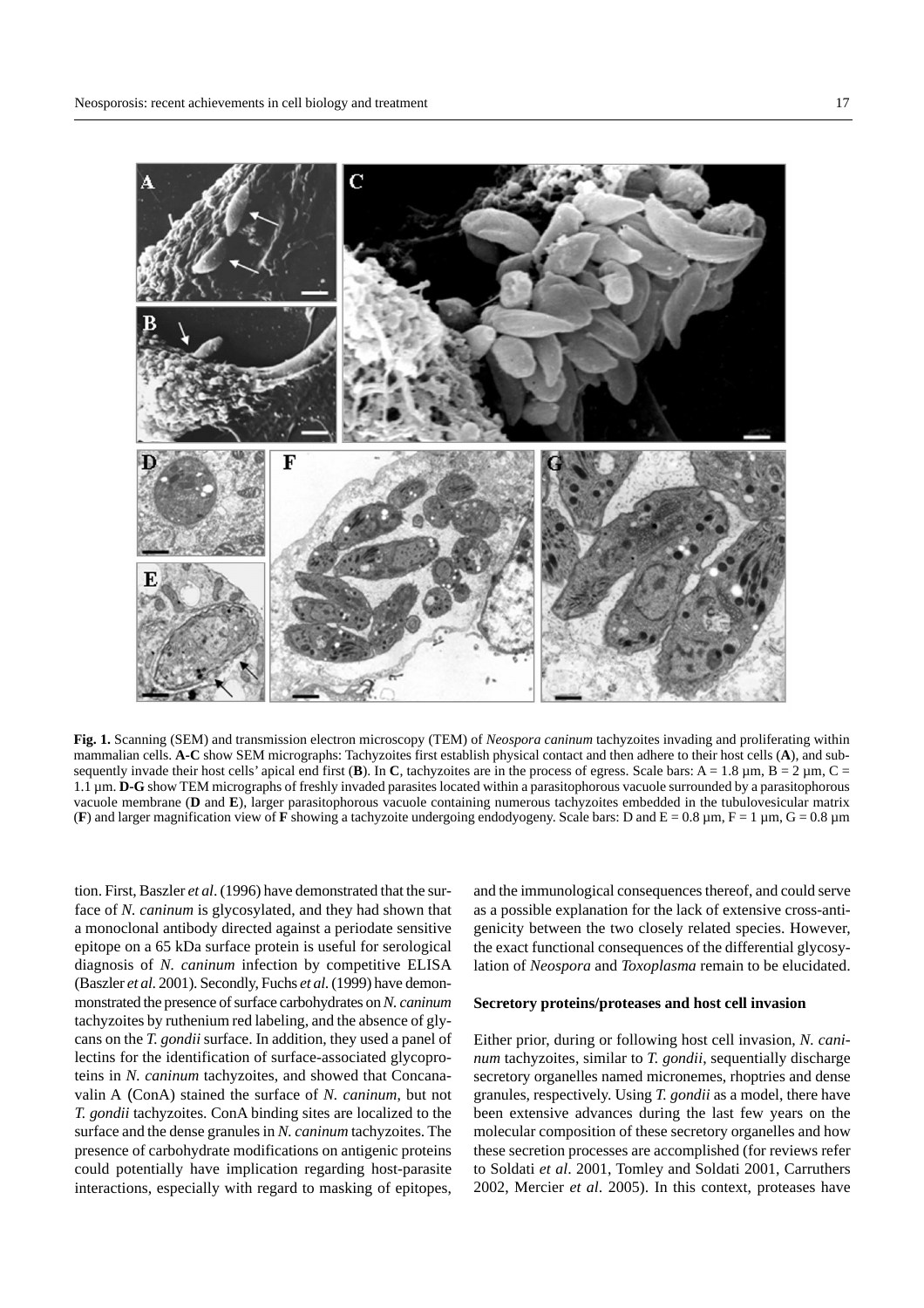been shown to be critical for assembly and trafficking of microneme and rhoptry proteins, and parasite proteases are being considered as potential targets for chemotherapeutical intervention (Kim 2004). Invasion of host cells by *T. gondii* is through the formation of a moving junction, which selectively excludes host cell plasma membrane proteins on the basis of their membrane anchoring (Mordue *et al*. 1999), and this mechanism most likely applies to all members of the apicomplexans. In addition, it was shown that *T. gondii* tachyzoite penetration of the host cell surface membrane is dependent, and powered by, a parasite actin/myosin system, as determined by the use of specific inhibitors and parasite mutants (reviewed by Keeley and Soldati 2004). More recently it was shown that invasion itself is accompanied by proteolytic cleavage and shedding of secreted proteins as host cell invasion occurs (Binder and Kim 2004, Kim 2004, Carruthers and Blackman 2005). Among the proteases involved in these processes, subtilisin-like serine proteases have essential roles in processing of secretory components, and other studies have shown that cysteine proteases or rhomboid proteases, a newly described class of serine proteases, are important (Dowse and Soldati 2005, Dowse *et al*. 2005). It is conceivable that similar mechanisms would account for *N. caninum* invasive stages, although the respective key players have not been identified nor studied so far.

#### **Micronemal proteins and host cell surface receptors**

The first organelles to be secreted by *N. caninum* tachyzoites at the onset of adhesion are the micronemes. Microneme proteins include potentially adhesive soluble components such as NcMIC1 (Keller *et al*. 2002), NcMIC2 (Lovett *et al*. 2000), NcMIC4 (Keller *et al*. 2004), and membrane-bound microneme proteins such as NcMIC3 (Sonda *et al*. 2000, Naguleswaran *et al*. 2001). While proteolytic processing of the soluble microneme proteins has been shown to occur, there is no indication that the membrane-bound NcMIC3 is undergoing modification. Secretion of microneme contents is initiated *in vitro* by simply incubating *N. caninum* tachyzoites in medium at 37°C. This indicates that microneme secretory processes take place as soon as parasite egress from the host cells is achieved (Naguleswaran *et al*. 2001; Keller *et al*. 2002, 2004). Most likely, *Neospora* microneme proteins, in analogy to *T. gondii*, are deployed, and function as protein complexes (Carruthers 2002, Opitz and Soldati 2002, Dowse and Soldati 2005). Several *N. caninum* microneme proteins identified to date possess adhesive domains that could interact with receptors on the surface of target cells, similar to related domains found in vertebrate extracellular matrix proteins. These adhesive motifs include thrombospondin-(TSP)-like domains in NcMIC1 (Keller *et al*. 2002), integrin- and TSP-type I-like domains in NcMIC2 (Lovett *et al*. 2000), and epidermal growth factor (EGF)-like domains in NcMIC3 (Sonda *et al*. 2000).

Both, *N. caninum* and *T. gondii* have been shown to bind to their host cell surface via binding to sulfated host cell surface glycosaminoglycans (GAGs). However, despite the obvious similarities between the two species, there are distinct differences with regard to host cell interactions. First, while *N. caninum* tachyzoites preferentially bind to chondroitinsulfate GAGs, it was shown that *T. gondii* preferentially interacts with heparansulfate residues (Naguleswaran *et al*. 2002). One of the microneme proteins suggested to be mediating the contact between *N. caninum* and the host cell surface is NcMIC3. The NcMIC3 is secreted by tachyzoites at the apical tip, and remains bound to the tachyzoite surface for extended periods of time, with adhesive EGF-like domains exposed outwards (Naguleswaran *et al*. 2001). These NcMIC3-EGF-like domains, expressed in *E. coli* as a poly-His-recombinant protein, were demonstrated to bind to host cell surface chondroitinsulfates (Naguleswaran *et al*. 2002). Interestingly, vaccination of C57BL/6 mice with recombinant NcMIC3-poly-His-fusion proteins expressed and purified from *E. coli* resulted in profound protection of vaccinated animals against cerebral infection (Cannas *et al*. 2003b). However, subsequent investigations showed, that while chondroitinsulfate residues act as adhesion receptors, they do not mediate invasion of host cells (Naguleswaran *et al*. 2003).

Secondly, *N. caninum* and *T. gondii* clearly differ with regard to their susceptibility to protease inhibitors. Comparative quantification of host cell invasion events has shown that *T. gondii* invasion of host cells is impaired by the serine protease inhibitor PMSF, while inhibitors affecting other protease classes (e.g., phenanthrolin, E64, pepstatin) affect adhesion, but not invasion. In contrast, inhibition of serine-, metallo- and cysteine-proteases did not affect *N. caninum* adhesion nor invasion, but pepstatin, an inhibitor of aspartyl proteases, did have a profound impact on *N. caninum* invasion (Naguleswaran *et al*. 2003).

Thirdly, we have shown that protein-disulfide isomerase (NcPDI) is involved in *N. caninum* tachyzoite host cell interaction (Naguleswaran *et al*. 2005). The NcPDI is involved in reduction, oxidation and isomerization of intra- and intermolecular thiol-groups, and is thought to be responsible for maintaining the correct three-dimensional conformation of cysteine-rich proteins by modulating the formation of disulfide bridges. Our investigations showed that NcPDI is mainly found in the ER and in small vesiculated apical organelles resembling micronemes, but a fraction of NcPDI is also located on the surface of *N. caninum* tachyzoites. Preincubation of *N. caninum* tachyzoites with a panel of thioredoxin inhibitors, including the cell-impermeant PDI inhibitor bacitracin, has a negative impact on *N. caninum*, but not *T. gondii*, tachyzoite adhesion. The *Neospora* surface is largely composed of cysteine-rich proteins that are either constitutively or transiently expressed on the parasite surface, and the function of these proteins is highly dependent on their conformation. Therefore NcPDI could be an important factor mediating host cell interaction in *N. caninum* infection.

### **Stage conversion**

In the immunocompetent host, *N. caninum* bradyzoites are found as a slowly proliferating and tissue cyst-forming stage, which can survive within the immunocompetent host for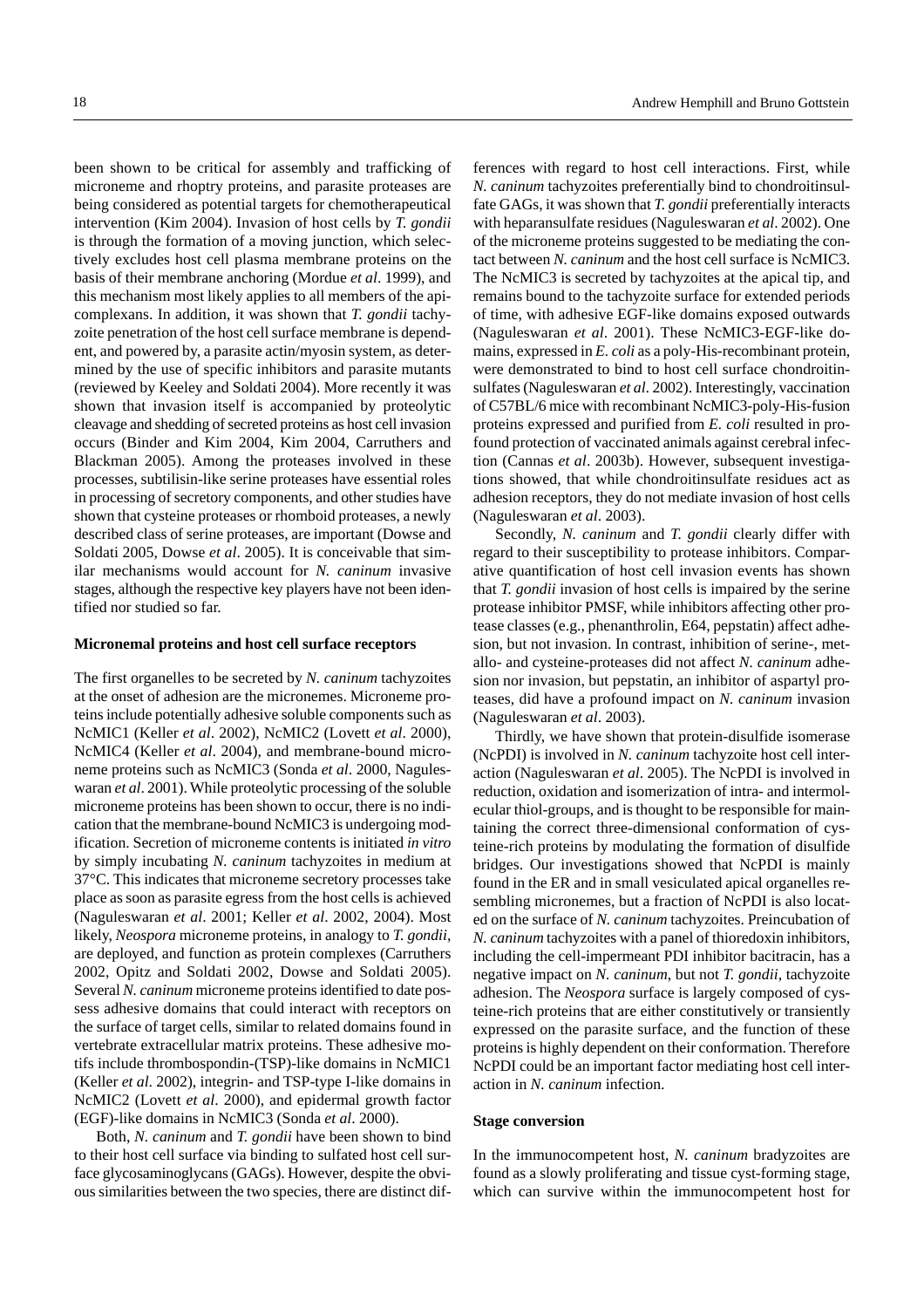many years. Bradyzoite-containing tissue cysts are orally infective, and, as immunocompetence gets impaired (such as during pregnancy), bradyzoites are reactivated, will resume proliferation and thus dissemination, and will infect the placental tissue and possibly the unborn foetus, causing abortion, stillbirth or birth of weak calves. Thus, *N. caninum* tissue cysts are in fact largely responsible for both horizontal (oral) transmission to the carnivorous final host, and vertical (transplacental) transmission to the foetus due to reactivation of quiescent bradyzoites, and are thus of prime epidemiological importance. Hence, an efficient chemotherapeutical treatment or any other means of intervention should target both tachyzoite and bradyzoite stages.

For *T. gondii*, several protocols had been earlier developed for the *in vitro* culture of the bradyzoite stage, including modulation of culture conditions by altering the pH, increasing the temperature, applying chemical stress (Soete *et al*. 1994), or mitochondrial inhibitors (Bohne *et al*. 1994). In murine macrophages, interferon-γ and sodium nitroprusside (SNP) were shown to induce stage conversion of *T. gondii* by a mechanism related to nitric oxide (NO) release (Bohne *et al*. 1994). It was also shown that increased cyclic nucleotides levels in host or parasite seem to be linked to stage conversion (Kirkman *et al*. 2001).

*Neospora caninum* tissue cysts have been more difficult to obtain using *in vitro* culture. Protocols developed for *T. gondii*, based on increasing the pH of the medium and treatment of infected human fibroblasts with tylosine, have yielded only few parasites undergoing stage conversion, showing that the efficiency of the differentiation process *in vitro* is rather low compared to *Toxoplasma* (Weiss *et al*. 1999). Tunev *et al*. (2002) have further improved the *in vitro* procedure by using bovine macrophages and increasing the time of culture to 9 days, thus achieving a tachyzoite-to-bradyzoite conversion rate of 14% based on the immunofluorescent detection of BAG1 expression. Using NcSAG1/BAG1 double immunofluorescence labeling they also provided evidence that vacuoles containing BAG1-positive bradyzoites may develop only if the host cell is invaded by a parasite that has already began tachyzoite-to-bradyzoite stage conversion prior to host cell entry, and that cyst formation does not appear to occur through transformation of parasitophorous vacuoles that originally contain tachyzoites (Tunev *et al*. 2002).

Vonlaufen *et al*. (2002) has established an alternative model, which is based on the use of *N. caninum* Liverpool isolate and SNP-treated murine epidermal keratinocytes as host cells. Infected keratinocytes are treated with SNP for up to 8 days. The SNP releases NO that reacts with the iron sulfur centres of several proteins involved in electron transport of the respiratory chain and heme iron of cytochrome C oxidase. This results in a decrease of ATP formation and in a diminished binding of oxygen to cytochrome C oxidase (Cooper 1999). The adaptation of the parasites to a decreased energy production and to an anaerobic environment may trigger the differentiation process, and thus results in the formation of slowly dividing bradyzoites, which consume less energy. It

was demonstrated for *T. gondii* that stage conversion also occurred in host cells lacking mitochondrial functions, indicating that it is the parasite mitochondrium which mediates this effect (Bohne *et al*. 1994), and most likely the same is true for *N. caninum* in this culture system. *N. caninum* tachyzoiteto-bradyzoite *in vitro* cultivation has been adapted for the use of Vero host cells, a culture system that allows the separation of bradyzoites from host cells (Vonlaufen *et al*. 2004). This procedure allowed for the isolation of bradyzoites, and host cell invasion assays demonstrated significant differences between tachyzoites and bradyzoites with regard to invasive capacity and requirements of host cell surface receptor molecules, e.g. sialic acid residues. In addition, we demonstrated that a number of dense granule proteins are secreted during *in vitro* stage conversion and are incorporated into the cyst wall (Vonlaufen *et al*. 2004). A similar procedure for obtaining bradyzoites in an efficient way in cell culture was established by Risco-Castillo *et al*. (2004), by using MARC145 monkey kidney epithelial cells as host cells. The same group recently reported on the identification and cloning of the NcSAG4 gene, an orthologue to the *T. gondii* TgSAG4 gene, which is the first reported gene to be expressed specifically during the *N. caninum* bradyzoite stage (Fernández-García et al. 2006).

#### **Host cell modulation and parasite-host cell crosstalk**

Once inside the host cell, *N. caninum* resides within a parasitophorous vacuole (PV), surrounded by a parasitophorous vacuole membrane (PVM), which is essentially derived from the host cell surface membrane. There are many similarities with *T. gondii* infected cells, where the PV resists acidification and phagolysosomal maturation (Mordue and Sibley 1997, Mordue *et al*. 1999). *T. gondii* and *N. caninum* containing PVs shuttle from the host cell membrane to a location in the near vicinity of the host cell nucleus, and they become physically associated with mitochondria and the ER (Hemphill *et al*. 1996, Sinai *et al*. 1997). Rhoptry proteins, discharged at the early phase of vacuole formation, are probably involved in the biogenesis of the PV. Of these, *T. gondii* ROP2 has been reported to insert into the vacuole membrane and mediate anchoring to host cell mitochondria (Sinai and Joiner 2001). Following invasion, the lumen of the vacuoles of both parasites as well as its membrane is extensively modified through secretory products, most likely originating from rhoptries and dense granules (Cesbron-Delauw 1994, Hemphill *et al*. 1998, Vonlaufen *et al*. 2004). Since in *T. gondii*-infected cells, the PVM actively recruits host cell mitochondria and ER, protocols have been developed for the enrichment of this organellar membrane complex (Sinai *et al*. 1997).

In *N. caninum* infected Vero cells, host cell mitochondria are also occasionally found in the vicinity of the PVM, but a close physical interaction between the PVM and host cell mitochondria like in *T. gondii* infected fibroblasts has not been observed, neither in bovine endothelial cells infected with *N. caninum* tachyzoites (Hemphill *et al*. 1996), nor in Vero cells infected with *in vitro* cultured bradyzoites (Hemphill *et*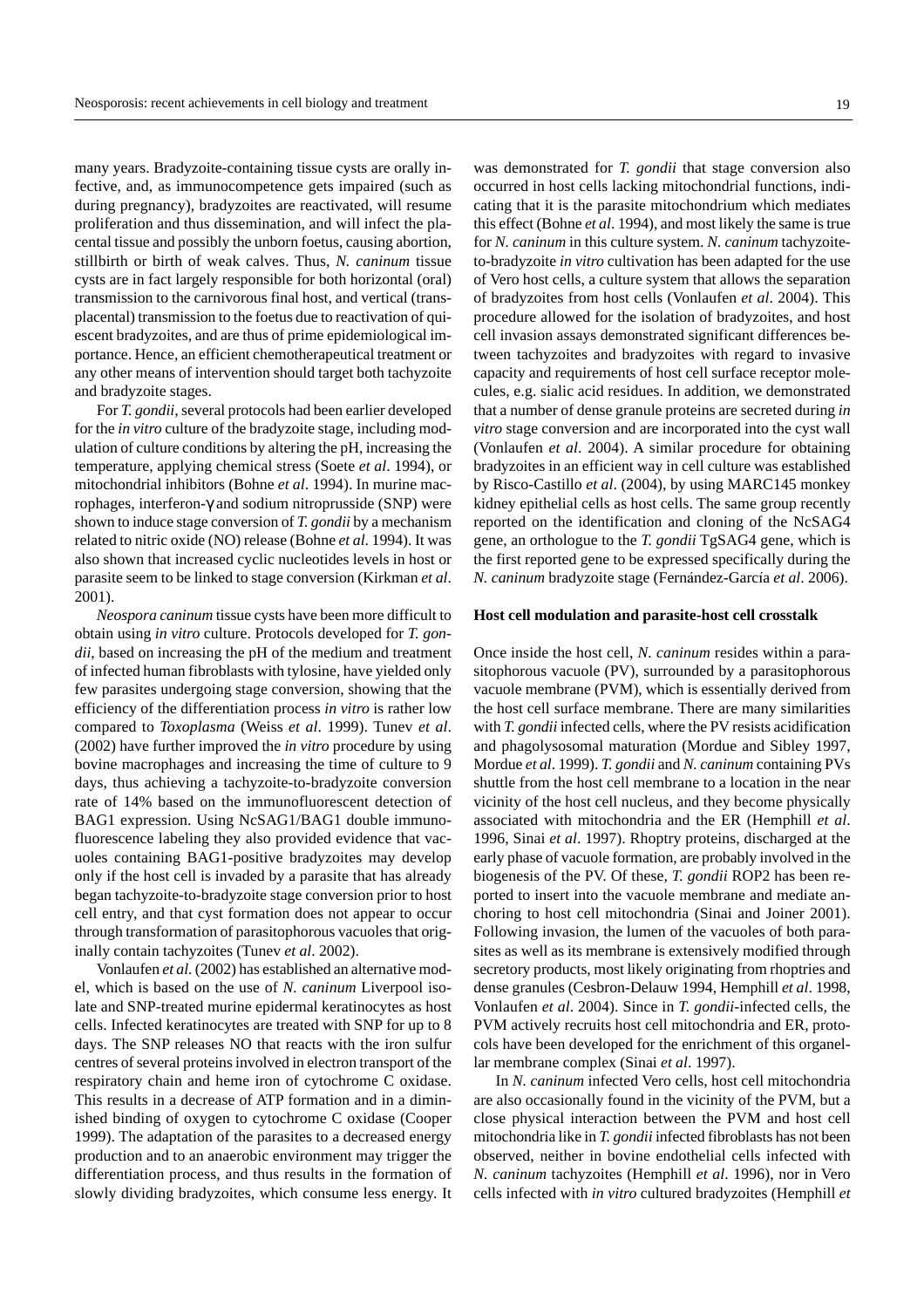*al*. 2004, Vonlaufen *et al*. 2004). This was also found earlier in a comparative ultrastructural study by Speer *et al*. (1999), which reported that in cells infected with *T. gondii* VEG strain tachyzoites, several host cell mitochondria were closely associated with the PVM, whereas only few host cell mitochondria were found in the vicinity to the PVM surrounding *N. caninum* tachyzoites. In addition, secreted NcGRA7 was found to be associated with the PVM (Hemphill *et al*. 1998).

There is accumulating evidence, that the PVM, its constituents, as well as secretory parasite molecules passing through this membrane into the host cell cytoplasm, are involved in crosstalk and manipulation of host cell functions. For instance, in *T. gondii* infected macrophages, LPS-induced cytokine signaling is blocked by the presence of tachyzoites (Denkers *et al*. 2004). It has been shown that external addition of parasite lysates and secretion products do not mediate this suppression. Furthermore, killing of intracellular parasites by drug treatment relieved the blockage of LPS-induced secretion of TNF-alpha (Butcher and Denkers 2002). Luder *et al*. (2001) showed that *T. gondii* down-regulates MHC class II gene expression and antigen presentation by murine macrophages via interference with nuclear translocation of STAT1alpha. The same group has also demonstrated that *T. gondii* infection of macrophages results in reduced expression of inducible nitric oxide synthase and facilitates replication in activated macrophages (Luder *et al*. 2003a), and that infection in neural antigen-presenting cells inhibits MHC class II expression by down-regulating the class II transactivator CIITA (Luder *et al*. 2003b). Other investigators found that *T. gondii* inhibits host cell apoptosis by inducing the activation of the transcription factor NFkappaB, which in turn is regulating the expression of inhibitors of apoptosis in the host cell (reviewed by Sinai *et al*. 2004). The activation of NFkappaB pathway by *T. gondii* correlates with the localization of phosphorylated I kappaBalpha at the PVM (Molestina *et al*. 2003), and more recently, Molestina and Sinai (2005) detected a novel kinase activity at the *T. gondii* PVM capable of phosphorylating host I kappaBalpha. In this context, Goebel *et al*. (2001) reported that inhibition of host cell apoptosis by *T. gondii* is accompanied by reduced activation of the caspase cascade and alteration of poly(ADP-ribose) polymerase expression. However, the outcome of host cell modulation by *T. gondii* can differ, dependent on the virulence of the infecting strain. Hisaeda *et al*. (1996, 1997) showed that the less virulent Beverly strain inhibited apoptosis in infected macrophages, while the more virulent RH strain induced apoptosis. The authors suggested that expression of HSP65 in host cells was responsible for this difference. However, the timing of HSP expression appears to be critical. Nevertheless, expression of HSP65 seems to be another common mechanism for preventing apoptosis during infection of mammalian cells with parasites (reviewed by Heussler *et al*. 2001).

Altogether, these findings indicate that messages to terminate host signaling may be delivered internally, possibly across the PVM. How this is achieved is not clear. There is only little information regarding the composition of the PVM proteome, and information on proteins that are secreted into the host cell cytoplasm across the PVM is sparse. In *T. gondii*, ROP2 and GRA5 are known to span the PVM, partially penetrating into the host cell cytosol (Beckers *et al*. 1994, Lecordier *et al*. 1999). Such PVM-spanning molecules could assist in modulating host cell signaling pathways. In addition, it has been hypothesized, that parasite molecules are specifically directed across the PVM into the cytoplasm, where they could target host signaling cascades (Denkers *et al*. 2004).

Host cell modulation by *N. caninum* has not yet been investigated extensively. However, distinct differences to *T. gondii* have been noted. It was demonstrated that infection of IFN-γ-treated BALB/3T3 clone A31 fibroblasts with *N. caninum* tachyzoites *in vitro* causes apoptosis (Nishikawa *et al*. 2001c). Apoptosis of *N. caninum* infected and IFN-γ-treated cells was shown to be associated with increased DNA-fragmentation, and increased caspase-3 and caspase-8 activity, and the administration of respective inhibitors inhibited cell death. The reduction in cell viability was prevented with the addition of anti-mouse FasL monoclonal antibody (Nishikawa *et al*. 2002). However, this aspect merits closer investigations. For sure, inhibition of apoptosis is a critical issue for the chronic phase of infection, during which *N. caninum* bradyzoites proliferate only slowly within a host cell, and form tissue cysts that can persist within infected tissue for years. These *N. caninum* bradyzoites, as well as their host cells, are predestined for long term survival. It is conceivable, that host cells are modulated accordingly, by either utilizing the PVM as a signaling platform, or by actively secreting bioactive parasite derived factors into the cytoplasm.

#### **Experimental parasite cell affection by chemotherapy**

The need for the development of effective pro- or metaphylactive measures against bovine neosporosis has been widely addressed and discussed (Liddell *et al*. 1999, Gottstein *et al*. 2001, Greif *et al*. 2001, Innes *et al*. 2002, Kritzner *et al*. 2002). So far, a relatively wide range of chemotherapeutically active components has been tested against *N. caninum*. Thus, Lindsay *et al*. (1994) have examined potential activities of 43 chemotherapeutic agents against *in vitro* cultivated *N. caninum* tachyzoites, including sulfonamides, dihydrofolate reductase/ thymidylate synthase inhibitors and ionophorous, macrolide and tetracycline antibiotics. The highest activity was exhibited by clindamycin. Some compounds are known to kill the parasite on cell culture-based assays (Lindsay *et al*. 1994, Dubey 2003). The crucial issue so far has been that most of these experiments relied upon *in vitro* cultivated *N. caninum* tachyzoites as target organisms, which, by definition, are much easier accessible for chemical affection than bradyzoites. Also *in vivo* experiments in the mouse model have primarily tackled the tachyzoite-dependent phases of infection and disease. The aim of such treatment was thus to primarily demonstrate the prevention of parasite (tachyzoite) dissemination – especially in its cerebral form – rather than prevention of later stage parasite establishment such as formation of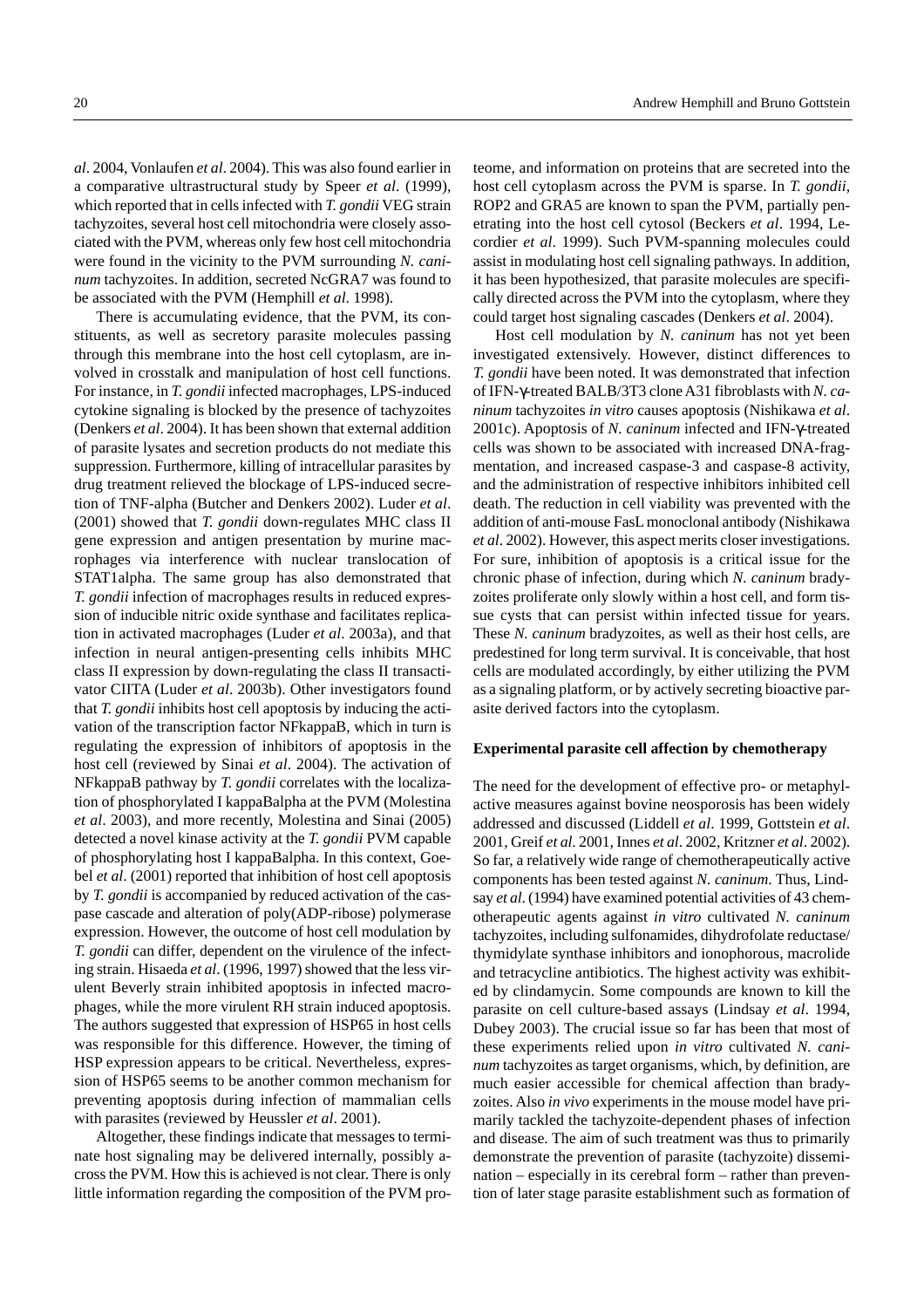tissue cysts. The strategic interruption of parasite dissemination, e.g. during pregnancy in cattle or dogs, may putatively prevent the diaplacental passage of the parasite or may considerably reduce the abortion risk during conatal neosporosis. Explorative investigations had shown that toltrazuril, a triazinone derivative, can be effective against experimental neosporosis in the murine (Eperon *et al*. 1999, Gottstein *et al*. 2001) and bovine (Kritzner *et al*. 2002) model, and that an efficient metaphylaxis requires at least a T-cell-mediated immunological support (Ammann *et al*. 2004). This may be explained by a parasitostatic rather than a parasitocidal effect of the compound. Toltrazuril is known to inhibit the transfer of electrons along the mitochondrial respiratory chain. However, this is unlikely to be its only specific mode of action (Harder and Haberkorn 1989). Various types of immunological deficiencies had been addressed to investigate the importance of specific components of the immune system to control the infection. Interferon-γ knockout mice developed acute and lethal neosporosis within two weeks, and interleukin-12 knockout mice had exhibited a high susceptibility to acute neosporosis (Khan *et al*. 1997, Baszler *et al*. 1999, Nishikawa *et al*. 2001d, Ritter *et al*. 2002). Nude mice are very susceptible to *N. caninum* and develop acute neosporosis (Yamage *et al*. 1996, Shibahara *et al*. 1999). B-cell deficient C57BL/6-µMT mice have been proven to be highly susceptible to neosporosis as well (Eperon *et al*. 1999). Toltrazuril was suggested to act at least against tachyzoites, and appeared not to abrogate the development of immunity (Greif 2000). Therapy thus did not affect the parasite before immunocompetent mice mounted an antibody response. This, however, was significantly weaker in treated than in untreated animals. Toltrazuril appears not to exhibit an immediate knockdown effect, thus in order to become active against the parasite it requires the immune system (Ammann *et al*. 2004). Nevertheless, the tachyzoites were probably eliminated before having invaded the brain. In untreated animals, the infection was also clinically contained, although brain damage was not completely prevented and a few single tachyzoites were visible by immunofluorescence in one untreated mouse. Conclusively, the results obtained with athymic nu<sup>-/nu-</sup> mice demonstrate that toltrazuril could not clear the infection, but resulted in a marked delay of parasite dissemination and disease in the T-cell deficient host (Ammann *et al*. 2004). T-cells thus seemed to play a crucial role in the protection against *N. caninum* (Baszler *et al*. 1999, Nishikawa *et al*. 2001d).

The role of immunity to control, or to permit, parasite recrudescence during pregnancy may be crucial for the occurrence of foetal infection especially in bovines. Thus the outcome of neosporosis during bovine gestation – with an altered immune response – appeared dependent on the time of infection, among other features (Innes *et al*. 2000). In mice, the Th2 cytokine bias observed in pregnant animals (Athanassakis and Iconomidou 1996) may favour the activation capacity of *N. caninum*. Thus, Long and Baszler (2000) demonstrated in *N. caninum* infected mice that IL-4 neutralization before pregnancy – concomitant with the inoculation of an avirulent strain of *N. caninum* – decreased congenital transmission after

a challenge during pregnancy. Rettigner *et al*. (2004) studied the immune response in mice chronically infected with *N. caninum* during successive pregnancies and in mice acutely infected during an ongoing pregnancy. Vertical transmission was demonstrated in chronically infected mice after the first pregnancy but the rate of foetal infection fell after further pregnancies.

We now recently showed that toltrazuril can contribute to the control of congenital neosporosis in mouse dams (Gottstein *et al*. 2005). As a first finding, toltrazuril-treatment significantly reduced pre- and perinatal losses due to experimental *N. caninum* infection when compared to nontreated dams in their first gestation. Furthermore, the mothers themselves appeared to be protected from potential clinical consequences of the infection, as all dams remained clinically healthy throughout the experimental period, while a few dams died of the infection in the nontreated group. Therefore, the question arises as to whether pregnant mice are basically more susceptible to disease than nonpregnant animals. In previous experiments, symptomatic disease in immunocompetent, nonpregnant mice almost exclusively resulted from much higher infection doses as used in the present experiments (Gottstein *et al*. 2001), whereas reduced immunocompetence markedly increased susceptibility to disease (Yamage *et al*. 1996, Eperon *et al*. 1999, Ammann *et al*. 2004). Conversely, toltrazuriltreatment had no effect on a repeated later pregnancy in mice subjected to the same initial infection and treatment protocol. As discussed by Rettigner *et al*. (2004), vertical transmission efficiency is markedly reduced under a chronic infection status and increasing number of pregnancies. We obtained similar results, as offsprings born from even nontreated (but chronically infected) mice had no detectable parasite DNA in their brain, although these offspring animals had become seropositive. However, seropositivity may have been acquired diaplacentally through antibody transfer by seropositive dams during foetal development. This was also in agreement with the findings of Cole *et al*. (1995) who observed, in mice inoculated during their first pregnancy, a transmission rate reduction of 25% after a second gestation and an absence of transfer after a third or a fourth gestation.

Besides reducing abortion and infertility rates in pregnant mice, toltrazuril-treatment also affected directly the infection course in the foetuses, best demonstrated by the lack of postnatal death in offspring of toltrazuril-treated mothers versus postnatal death of some of the newborns of nontreated mothers (Gottstein *et al*. 2005). Although infected dams may remain carriers of the parasite, they seem not to act as sources of infection for the foetus in later pregnancies, conversely to the situation found in naturally infected cattle (Gottstein *et al*. 2005).

#### **Conclusions/outlook**

Once inside its host cell, *N. caninum* will either undergo proliferation (tachyzoites), or tissue cyst formation (bradyzoites), and both events are dependent on a host cell, which does exactly what the parasite wants it to do. Elucidating the mech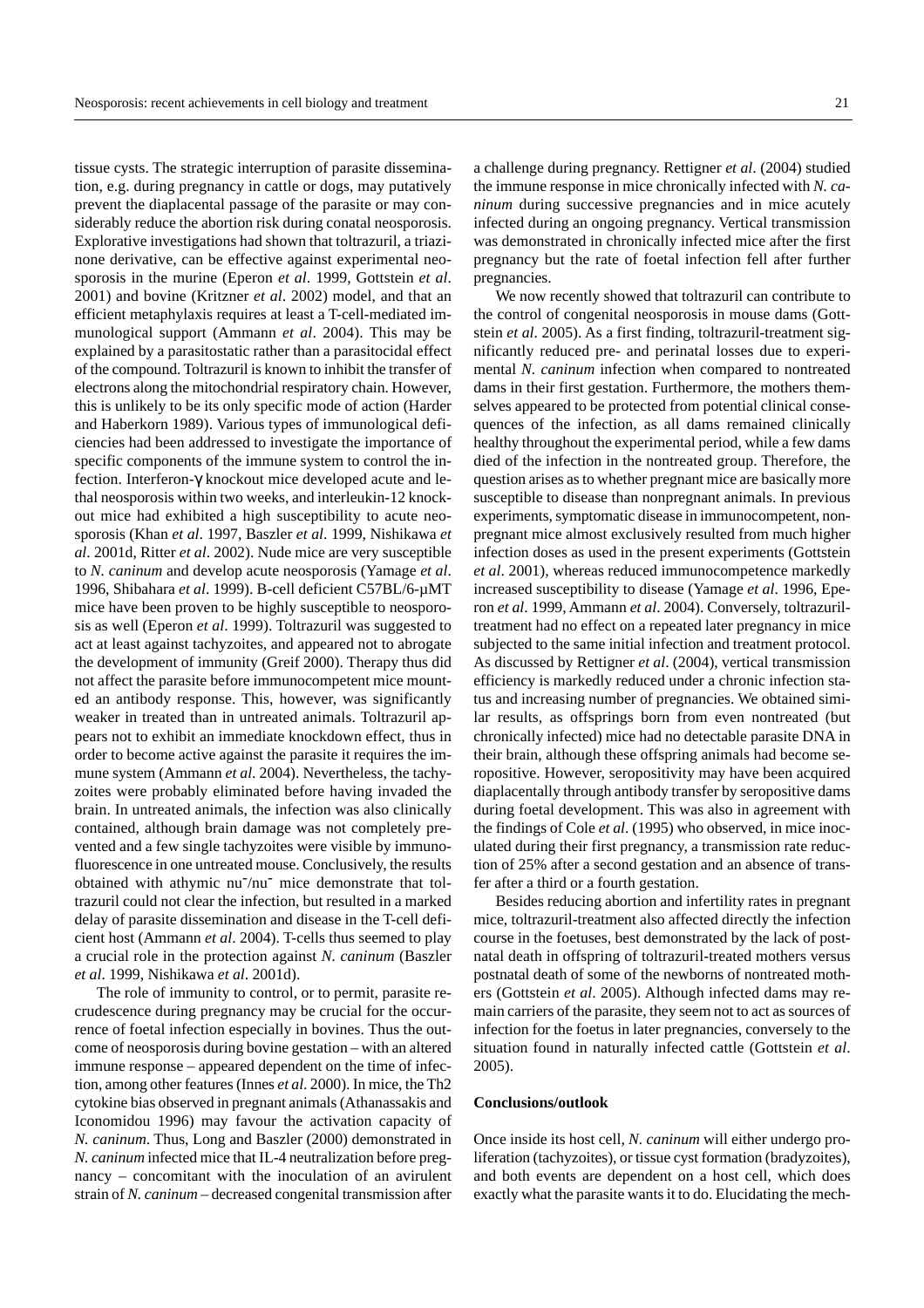anisms leading to host cell invasion and host cell manipulation is crucially important for the development of possible means of intervention, either by prevention of disease (e.g., by vaccination) or by treatment (e.g., chemotherapy). Studies on *N. caninum* and its interactions with the host have been immensely accelerated by similar investigations on *T. gondii*, which serves as the number one apicomplexan model organism and currently represents one of the best characterized protozoan parasites. For *N. caninum*, cell culture based approaches have provided, and will continue to provide, important information on the cellular and molecular mechanisms defining the host-parasite relationship, and have already provided clues on potential targets for prevention and intervention. However, the true significance of these targets can only be conclusively assessed in a valuable animal model. In terms of strategic control options, toltrazuril-treatment, e.g., of an acute *N. caninum* infection during pregnancy in mice leads to a clear reduction of foetal losses and a marked reduction of transplacental transmission of the parasite to the foetus or foetal brain, respectively. An explorative study to assess the efficacy of toltrazuril sulfone (ponazuril) has been carried out in calves experimentally infected with *N. caninum* (Kritzner *et al*. 2002) and had proven some efficacy. The final question to be respectively addressed is if newborn calves are parasitised with tachyzoite stages predominantly, which would render the chemotherapeutical targeting much easier. Conversely, tissue cysts and bradyzoites would hardly be affected by conventional drugs, and treatment thus would not be able to create parasite-free offsprings.

**Acknowledgements.** The authors acknowledge the financial support by the Swiss National Science Foundation (grant No. 3200- 067782.02), by the Swiss Secretariat of Education and Research (SBF C03.0007 and C01.0122 in the frame of COST 857 and COST 854, respectively), by Bayer Animal Health, by the Department of Clinical Research (Vetsuisse Faculty in Bern), and by the Swiss Federal Veterinary Office (BVET).

## **References**

- Ammann P., Waldvogel A., Breyer I., Esposito M., Müller N., Gottstein B. 2004. The role of B- and T-cell-immunity in toltrazuril-treated C57BL/6 WT, µMT and nude mice experimentally infected with *Neospora caninum*. *Parasitology Research*, 93, 178–187.
- Athanassakis I., Iconomidou B. 1996. Cytokine production in the serum and spleen of mice from day 6 to 14 of gestation: cytokines/placenta/spleen/serum. *Developmental Immunology,* 4, 247–255.
- Baszler T.V., Adams S., Vander-Schalie J., Mathison B.A., Kostovic M. 2001. Validation of a commercially available monoclonal antibody-based competitive-inhibition enzyme-linked immunosorbent assay for detection of serum antibodies to *Neospora caninum* in cattle. *Journal of Clinical Microbiology*, 39, 3851–3857.
- Baszler T.V., Knowles D.P., Dubey J.P., Gay J.M., Mathison B.A., McElwain T.F. 1996. Serological diagnosis of bovine neosporosis by *Neospora caninum* monoclonal antibody-based competitive inhibition enzyme-linked immunosorbent assay. *Journal of Clinical Microbiology*, 34, 1423–1428.
- Baszler T.V., Long M.T., McElwain T.F., Mathison B.A. 1999. Interferon-gamma and interleukin-12 mediate protection to acute *Neospora caninum* infection in BALB/c mice. *International Journal for Parasitology*, 29, 1635–1646.
- Beckers C.J., Dubremetz J.F., Mercereau-Puijalon O., Joiner K.A. 1994. The *Toxoplasma gondii* rhoptry protein ROP2 is inserted into the parasitophorous vacuole membrane, surrounding the intracellular parasite, and is exposed to the host cell cytoplasm. *Journal of Cell Biology*, 27, 947–961.
- Binder E.M., Kim K. 2004. Location, location, location: trafficking and function of secreted proteases of *Toxoplasma* and *Plasmodium*. *Traffic*, 5, 914–924.
- Bjerkås I., Mohn S.F., Presthus J. 1984. Unidentified cyst-forming sporozoon causing encephalomyelitis and myositis in dogs. *Zeitschrift für Parasitenkunde*, 70, 271–274.
- Björkman C., Johansson O., Stenlund S., Holmdahl O.J.M., Uggla A. 1996. *Neospora* species infection in a herd of dairy cattle. *Journal of the American Veterinary Medical Association*, 208, 1441–1444.
- Björkman C., Uggla A. 1999. Serological diagnosis of *Neospora caninum* infection. *International Journal for Parasitology*, 29, 1497–1507.
- Bohne W., Heesemann J., Gross U. 1994. Reduced replication of *Toxoplasma gondii* is necessary for induction of bradyzoitespecific antigens: a possible role for nitric oxide in triggering stage conversion. *Infection and Immunity*, 62, 1761–1767.
- Butcher B.A., Denkers E.Y. 2002. Mechanism of entry determines the ability of *Toxoplasma gondii* to inhibit macrophage proinflammatory cytokine production. *Infection and Immunity*, 70, 5216–5224.
- Buxton D., McAllister M.M., Dubey J.P. 2002. The comparative pathogenesis of neosporosis. *Trends in Parasitology*, 18, 546–552.
- Cannas A., Naguleswaran A., Müller N., Gottstein B., Eperon S., Hemphill A. 2003a. Vaccination of mice against experimental *N. caninum* infection using NcSAG1- and NcSRS2-based recombinant antigens and DNA-vaccines. *Parasitology*, 126, 303–312.
- Cannas A., Naguleswaran A., Müller N., Gottstein B., Hemphill A. 2003b. Protective effect of vaccination with recombinant microneme protein NcMIC3 in mice following challenge infection with *Neospora caninum* tachyzoites. *Journal of Parasitology*, 89, 44–50.
- Carruthers V.B. 2002. Host cell invasion by the opportunistic pathogen *Toxoplasma gondii*. *Acta Tropica*, 81, 111–122.
- Carruthers V.B., Blackman M.J. 2005. A new release on life: emerging concepts in proteolysis and parasite invasion. *Molecular Microbiology*, 55, 1617–1630.
- Cesbron-Delauw M.F. 1994. Dense granule organelles of *Toxoplasma gondii*: their role in the host-parasite relationship. *Parasitology Today*, 10, 293–296.
- Cole R.A., Lindsay D.S., Blagburn B.L., Dubey J.P. 1995. Vertical transmission of *Neospora caninum* in mice. *Journal of Parasitology*, 81, 730–732.
- Cooper C.E. 1999. Nitric oxide and iron proteins. *Biochimica et Biophysica Acta*, 1411, 290–309.
- Denkers E.Y., Butcher B.A., Del Rio L., Kim L. 2004. Manipulation of mitogen-activated protein kinase/nuclear factor-kappaBsignaling cascades during intracellular *Toxoplasma gondii* infection. *Immunology Review*, 201, 191–205.
- Dowse T.J., Pascall J.C., Brown K.D., Soldati D. 2005. Apicomplexan rhomboids have a potential role in microneme protein cleavage during host cell invasion. *International Journal for Parasitology*, 35, 747–756.
- Dowse T.J., Soldati D. 2005. Rhomboid-like proteins in Apicomplexa: phylogeny and nomenclature. *Trends in Parasitology*, 21, 254–258.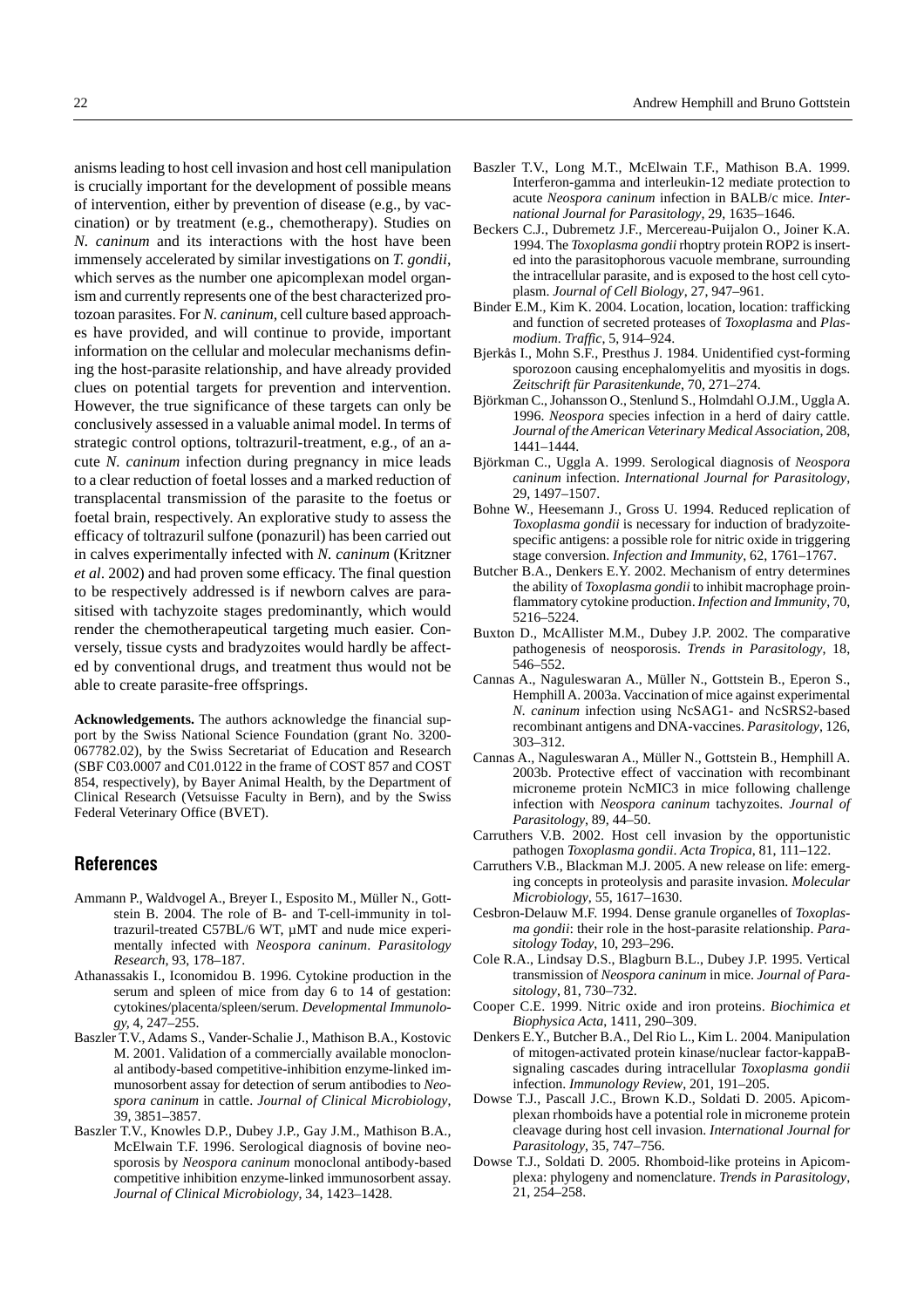- Dubey J.P. 2003. Review of *Neospora caninum* and neosporosis in animals. *Korean Journal of Parasitology*, 41, 1–16.
- Dubey J.P., Barr B.C., Barta J.R., Bjerkås I., Björkman C., Blagburn B.L., Bowman D.D., Buxton D., Ellis J.T., Gottstein B., Hemphill A., Hill D.E., Howe D.K., Jenkins M.C., Kobayashi Y., Koudela B., Marsh A.E., Mattsson J.G., McAllister M.M., Modrý D., Omata Y., Sibley L.D., Speer C.A., Trees A.J., Uggla A., Upton S.J., Williams D.J.L., Lindsay D.S. 2002. Redescription of *Neospora caninum* and its differentiation from related coccidia. *International Journal for Parasitology*, 32, 929–946.
- Dubey J.P., Carpenter J.L., Speer C.A., Topper M.J., Uggla A. 1988a. Newly recognized fatal protozoan disease of dogs. *Journal of the American Veterinary Medical Association*, 192, 1269– 1285.
- Dubey J.P., Hattel A.L., Lindsay D.S., Topper M.J. 1988b. Neonatal *Neospora caninum* infection in dogs: Isolation of the causative agent and experimental transmission. *Journal of the American Veterinary Medical Association*, 193, 1259–1263.
- Dubey J.P., Lindsay D.S. 1996. A review of *Neospora caninum* and neosporosis. *Veterinary Parasitology*, 67, 1–59.
- Eperon S., Broennimann K., Hemphill A., Gottstein B. 1999. Susceptibility of B-cell deficient C57BL/6 (µMT) mice to *Neospora caninum* infection. *Parasite Immunology*, 21, 225– 236.
- Fernández-García A., Risco-Castillo V., Zaballos A., Álvarez-García G., Ortega-Mora L.M. 2006. Identification and molecular cloning of the *Neospora caninum* SAG4 gene specifically expressed at bradyzoite stage. *Molecular & Biochemical Parasitology*, 146, 89–97.
- Fuchs N., Bütikofer P., Sonda S., Hemphill A. 1999. Detection of surface-associated and intracellular glycoconjugates and glycoproteins in *Neospora caninum* tachyzoites. *International Journal for Parasitology*, 29, 1597–1611.
- Goebel S., Gross U., Luder C.G. 2001. Inhibition of host cell apoptosis by *Toxoplasma gondii* is accompanied by reduced activation of the caspase cascade and alterations of poly(ADPribose) polymerase expression. *Journal of Cell Science*, 114, 3495–3505.
- Gondim L.F.P., McAllister M.M., Pitt W.C., Zemlicka D.E. 2004. Coyotes (*Canis latrans*) are definitive hosts of *Neospora caninum*. *International Journal for Parasitology*, 34, 159–161.
- Gottstein B., Eperon S., Dai W.J., Cannas A., Hemphill A., Greif G. 2001. Efficacy of toltrazuril and ponazuril against experimental *Neospora caninum* infection in mice. *Parasitology Research*, 87, 43–48.
- Gottstein B., Razmi G.R., Ammann P., Sager H., Müller N. 2005. Toltrazuril treatment to control diaplacental *Neospora caninum* transmission in experimentally infected pregnant mice. *Parasitology*, 130, 41–48.
- Greif G. 2000. Immunity to coccidiosis after treatment with toltrazuril. *Parasitology Research*, 86, 787–790.
- Greif G., Harder A., Haberkorn A. 2001. Chemotherapeutic approaches to protozoa: Coccidiae – current level of knowledge and outlook. *Parasitology Research*, 87, 973–975.
- Haldorson G.J., Mathison B.A., Wenberg K., Conrad P.A., Dubey J.P., Trees A.J., Yamane I., Baszler T.V. 2005. Immunization with native surface protein NcSRS2 induces a Th2 immune response and reduces congenital *Neospora caninum* transmission in mice. *International Journal for Parasitology*, 35, 1407–1415.
- Harder A., Haberkorn A. 1989. Possible mode of action of toltrazuril: studies on two *Eimeria* species and mammalian and *Ascaris suum* enzymes. *Parasitology Research*, 76, 8–12.
- Hemphill A. 1996. Subcellular localization and functional characterization of Nc-p43, a major *Neospora caninum* tachyzoite surface protein. *Infection and Immunity*, 64, 4279–4287.
- Hemphill A. 1999. The host-parasite relationship in neosporosis. *Advances in Parasitology*, 43, 47–104.
- Hemphill A., Gajendran N., Sonda S., Fuchs N., Gottstein B., Hentrich B., Jenkins M. 1998. Identification and characterisation of a dense granule-associated protein in *Neospora caninum* tachyzoites. *International Journal for Parasitology*, 28, 429–438.
- Hemphill A., Gottstein B. 2000. A European perspective on *Neospora caninum*. *International Journal for Parasitology*, 30, 877–924.
- Hemphill A., Gottstein B., Kaufmann H. 1996. Adhesion and invasion of bovine endothelial cells by *Neospora caninum. Parasitology*, 112, 183–197.
- Hemphill A., Vonlaufen N., Naguleswaran A., Keller N., Riesen M., Guetg N., Srinivasan S., Alaeddine F. 2004. Tissue culture and explant approaches to studying and visualizing *Neospora caninum* and its interactions with the host cell. *Microscopy and Microanalysis*, 10, 602–620.
- Heussler V., Küenzi P., Rottenberg S. 2001. Inhibition of apoptosis by intracellular protozoan parasites. *International Journal for Parasitology*, 31, 1166–1176.
- Heydorn A.O., Mehlhorn H. 2002. A re-evaluation of *Neospora* and *Hammondia* spp. *Trends in Parasitology*, 18, 246.
- Hisaeda H., Sakai T., Ishikawa H., Maekawa Y., Yasumoto K., Good R.A., Himeno K. 1997. Heat shock protein 65 induced by gamma delta T cells prevents apoptosis of macrophages and contributes to host defense in mice infected with *Toxoplasma gondii*. *Journal of Immunology*, 159, 2375–2378.
- Hisaeda H., Sakai T., Nagasawa H., Ishikawa H., Yasutomo K., Maekawa Y., Himeno K. 1996. Contribution of extrathymic gamma delta T cells to the expression of heat-shock protein and to protective immunity in mice infected with *Toxoplasma gondii*. *Immunology*, 88, 551–557.
- Howe D.K., Crawford A.C., Lindsay D., Sibley L.D. 1998. The p29 and p35 immunodominant antigens of *Neospora caninum* tachyzoites are homologous to the family of surface antigens of *Toxoplasma gondii*. *Infection and Immunity*, 66, 5322– 5328.
- Innes E.A., Andrianarivo A.G., Björkman C., Williams D.J., Conrad P.A. 2002. Immune responses to *Neospora caninum* and prospects for vaccination. *Trends in Parasitology*, 18, 497– 504.
- Innes E.A., Buxton D., Eperon S., Gottstein B. 2000. Immunology of *Neospora caninum* infection in cattle and mice. *International Journal for Parasitology*, 30, 896–900.
- Innes E.A., Wright S., Bartley P., Maley S., Macaldowie C., Esteban Redondo I., Buxton D. 2005. The host-parasite relationship in bovine neosporosis. *Veterinary Immunology and Immunopathology*, 108, 29–36.
- Keeley A., Soldati D. 2004. The glideosome: a molecular machine powering motility and host-cell invasion by Apicomplexa. *Trends in Cell Biology*, 14, 528–532.
- Keller N., Naguleswaran A., Cannas A., Vonlaufen N., Bienz M., Björkman C., Bohne W., Hemphill A. 2002. Identification of a *Neospora caninum* microneme protein (NcMIC1) which interacts with sulfated host cell surface glycosaminoglycans. *Infection and Immunity*, 70, 3187–3198.
- Keller N., Riesen M., Naguleswaran A., Vonlaufen N., Stettler R., Leepin A., Wastling J.M., Hemphill A. 2004. Identification and characterization of a *Neospora caninum* micronemeassociated protein (NcMIC4) that exhibits unique lactosebinding properties. *Infection and Immunity*, 72, 4791–4800.
- Khan I.A., Schwartzman J.D., Fonseka S., Kasper L.H. 1997. *Neospora caninum*: role for immune cytokines in host immunity. *Experimental Parasitology*, 85, 24–34.
- Kim K. 2004. Role of proteases in host cell invasion by *Toxoplasma gondii* and other apicomplexa. *Acta Tropica*, 91, 69–81.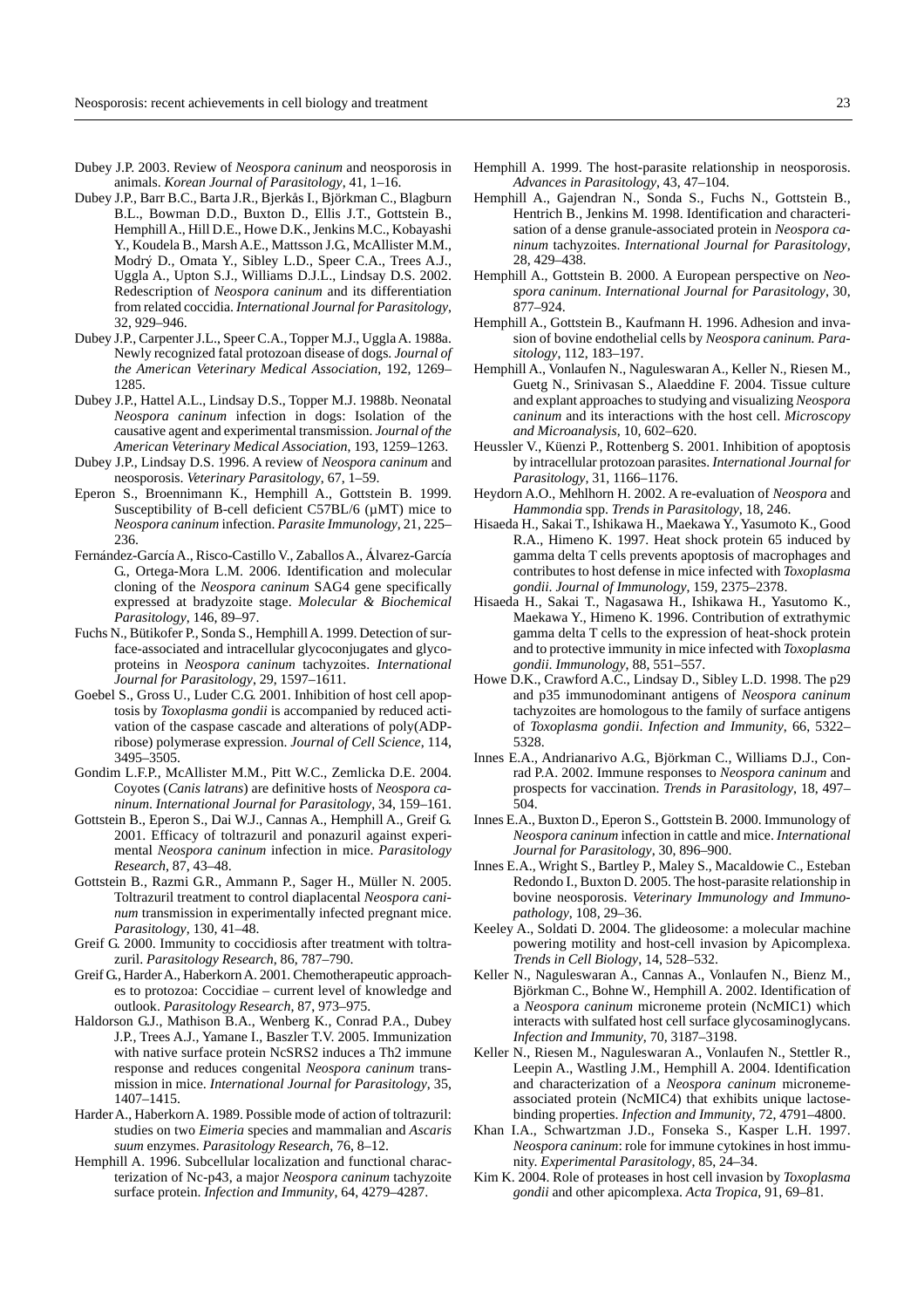- Kirkman L.A., Weiss L.M., Kim K. 2001. Cyclic nucleotide signaling in *Toxoplasma gondii* bradyzoite differentiation. *Infection and Immunity*, 69, 148–153.
- Kritzner S., Sager H., Blum J., Krebber R., Greif G., Gottstein B. 2002. An explorative study to assess the efficacy of Toltrazuril-sulfone (Ponazuril) in calves experimentally infected with *Neospora caninum*. *Annals of Clinical Microbiology and Antimicrobials*, 1:4.
- Lecordier L., Mercier C., Sibley L.D., Cesbron-Delauw M.F. 1999. Transmembrane insertion of the *Toxoplasma gondii* GRA5 protein occurs after soluble secretion into the host cell. *Molecular Biology of the Cell*, 10, 1277–1287.
- Liddell S., Jenkins M., Collica C.M., Dubey J.P. 1999. Prevention of vertical transfer of *Neospora caninum* in BALB/c mice by vaccination. *Journal of Parasitology*, 85, 1072–1075.
- Lindsay D.S., Dubey J.P., Duncan R.B. 1999. Confirmation that the dog is a definitive host for *Neospora caninum*. *Veterinary Parasitology*, 82, 327–333.
- Lindsay D.S., Rippey N.S., Cole R.A., Parsons L.C., Dubey J.P., Tidwell R.R., Blagburn B.L. 1994. Examination of the activities of 43 chemotherapeutic agents against *Neospora caninum* tachyzoites in cultured cells. *American Journal of Veterinary Research*, 55, 976–981.
- Long M.T., Baszler T.V. 2000. Neutralization of maternal IL-4 modulates congenital protozoal transmission: comparison of innate versus acquired immune responses. *Journal of Immunology*, 164, 4768–4774.
- Lovett J.L., Howe D.K., Sibley L.D. 2000. Molecular characterization of a thrombospondin-related anonymous protein homologue in *Neospora caninum. Molecular & Biochemical Parasitology*, 107, 33–43.
- Luder C.G., Algner M., Lang C., Bleicher N., Gross U. 2003a. Reduced expression of the inducible nitric oxide synthase after infection with *Toxoplasma gondii* facilitates parasite replication in activated murine macrophages. *International Journal for Parasitology*, 33, 833–844.
- Luder C.G., Lang C., Giraldo-Velasquez M., Algner M., Gerdes J., Gross U. 2003b. *Toxoplasma gondii* inhibits MHC class II expression in neural antigen-presenting cells by down-regulating the class II transactivator CIITA. *Journal of Neuroimmunology*, 134, 12–24.
- Luder C.G., Walter W., Beuerle B., Maeurer M.J., Gross U. 2001. *Toxoplasma gondii* down-regulates MHC class II gene expression and antigen presentation by murine macrophages via interference with nuclear translocation of STAT1alpha. *European Journal of Immunology*, 31, 1475–1484.
- McAllister M.M., Dubey J.P., Lindsay D.S., Jolley W.R., Wills R.A., McGuire A.M. 1998. Dogs are definitive hosts of *Neospora caninum*. *International Journal for Parasitology*, 28, 1473– 1478.
- Mercier C., Adjogble K.D.Z., Daubener W., Delauw M.F.C. 2005. Dense granules: Are they key organelles to help understand the parasitophorous vacuole of all apicomplexa parasites? *International Journal for Parasitology*, 35, 829–849.
- Molestina R.E., Payne T.M., Coppens I., Sinai A.P. 2003. Activation of NF-kappaB by *Toxoplasma gondii* correlates with increased expression of antiapoptotic genes and localization of phosphorylated IkappaB to the parasitophorous vacuole membrane. *Journal of Cell Science*, 116, 4359–4371.
- Molestina R.E., Sinai A.P. 2005. Detection of a novel parasite kinase activity at the *Toxoplasma gondii* parasitophorous vacuole membrane capable of phosphorylating host IkBα. *Cellular Microbiology*, 7, 351–362.
- Mordue D.G., Desai N., Dustin M., Sibley L.D. 1999. Invasion by *Toxoplasma gondii* establishes a moving junction that selectively excludes host cell plasma membrane proteins on the

basis of their membrane anchoring. *Journal of Experimental Medicine*, 190, 1783–1792.

- Mordue D.G., Sibley L.D. 1997. Intracellular fate of vacuoles containing *Toxoplasma gondii* is determined at the time of formation and depends on the mechanism of entry. *Journal of Immunology*, 159, 4452–4459.
- Naguleswaran A., Alaeddine F., Guionaud C., Vonlaufen N., Sonda S., Jenoe P., Mevissen M., Hemphill A. 2005. *Neospora caninum* protein disulfide isomerase is involved in tachyzoitehost cell interaction. *International Journal for Parasitology*, 35, 1459–1472.
- Naguleswaran A., Cannas A., Keller N., Vonlaufen N., Björkman C., Hemphill A. 2002. Vero cell surface proteoglycan interaction with the microneme protein NcMIC3 mediates adhesion of *Neospora caninum* tachyzoites to host cells unlike that in *Toxoplasma gondii. International Journal for Parasitology*, 32, 695–704.
- Naguleswaran A., Cannas A., Keller N., Vonlaufen N., Schares G., Conraths F.J., Björkman C., Hemphill A. 2001. *Neospora caninum* microneme protein NcMIC3: Secretion, subcellular localization and functional involvement in host cell interaction. *Infection and Immunity*, 69, 6483–6494.
- Naguleswaran A., Müller N., Hemphill A. 2003. *Neospora caninum* and *Toxoplasma gondii*: a novel adhesion/invasion assay reveals distinct differences in tachyzoite-host cell interactions. *Experimental Parasitology*, 104, 149–158.
- Nishikawa Y., Inoue N., Xuan X., Nagasawa H., Igarasha I., Fujisaka K., Otsuka H., Mikami T. 2001a. Protective vaccination by recombinant vaccinia virus against *Neospora caninum* infection. *Vaccine*, 19, 1381–1390.
- Nishikawa Y., Xuan X., Nagasawa H., Igarashi I., Fujisaki K., Otsuka H., Mikami T. 2001b. Prevention of vertical transmission of *Neospora caninum* in BALB/c mice by recombinant vaccinia virus carrying NcSRS2 gene. *Vaccine*, 19, 1710–1716.
- Nishikawa Y., Mishima M., Nagasawa H., Igarashi I., Fujisaki K., Otsuka H., Mikami T. 2001c. Interferon gamma induced apoptosis in host cells infected with *Neospora caninum*. *Parasitology*, 123, 25–31.
- Nishikawa Y., Tragoolpua K., Inoue N., Makala L., Nagasawa H., Otsuka H., Mikami T. 2001d. In the absence of endogenous gamma interferon, mice acutely infected with *Neospora caninum* succumb to lethal immune response characterized by inactivation of peritoneal macrophages. *Clinical Diagnostic Laboratory Immunology* 8, 811–816.
- Nishikawa Y., Makala L., Otsuka H., Mikami T., Nagasawa H. 2002. Mechanisms of apoptosis in murine fibroblasts by two intracellular protozoan parasites, *Toxoplasma gondii* and *Neospora caninum*. *Parasite Immunology*, 24, 347–354.
- Nishikawa Y., Xuan X., Nagasawa H., Igarashi I., Fujisaki K., Otsuka H., Mikami T. 2000. Monoclonal antibody inhibition of *Neospora caninum* tachyzoite invasion into host cells. *International Journal for Parasitology*, 30, 51–58.
- Opitz C., Soldati D. 2002. 'The glideosome': a dynamic complex powering gliding motion and host cell invasion by *Toxoplasma gondii*. *Molecular Microbiology*, 45, 597–604.
- Peters M., Lütkefels E., Heckeroth A.R., Schares G. 2001. Immunohistochemical and ultrastructural evidence for *Neospora caninum* tissue cysts in skeletal muscles of naturally infected dogs and cattle. *International Journal for Parasitology*, 31, 1144–1148.
- Quinn H.E., Ellis J.T., Smith N.C. 2002. *Neospora caninum*: a cause of immune-mediated failure of pregnancy? *Trends in Parasitology*, 18, 391–394.
- Rettigner C., De Meerschman F., Focant C., Vanderplasschen A., Losson B. 2004. The vertical transmission following the reactivation of a *Neospora caninum* chronic infection does not